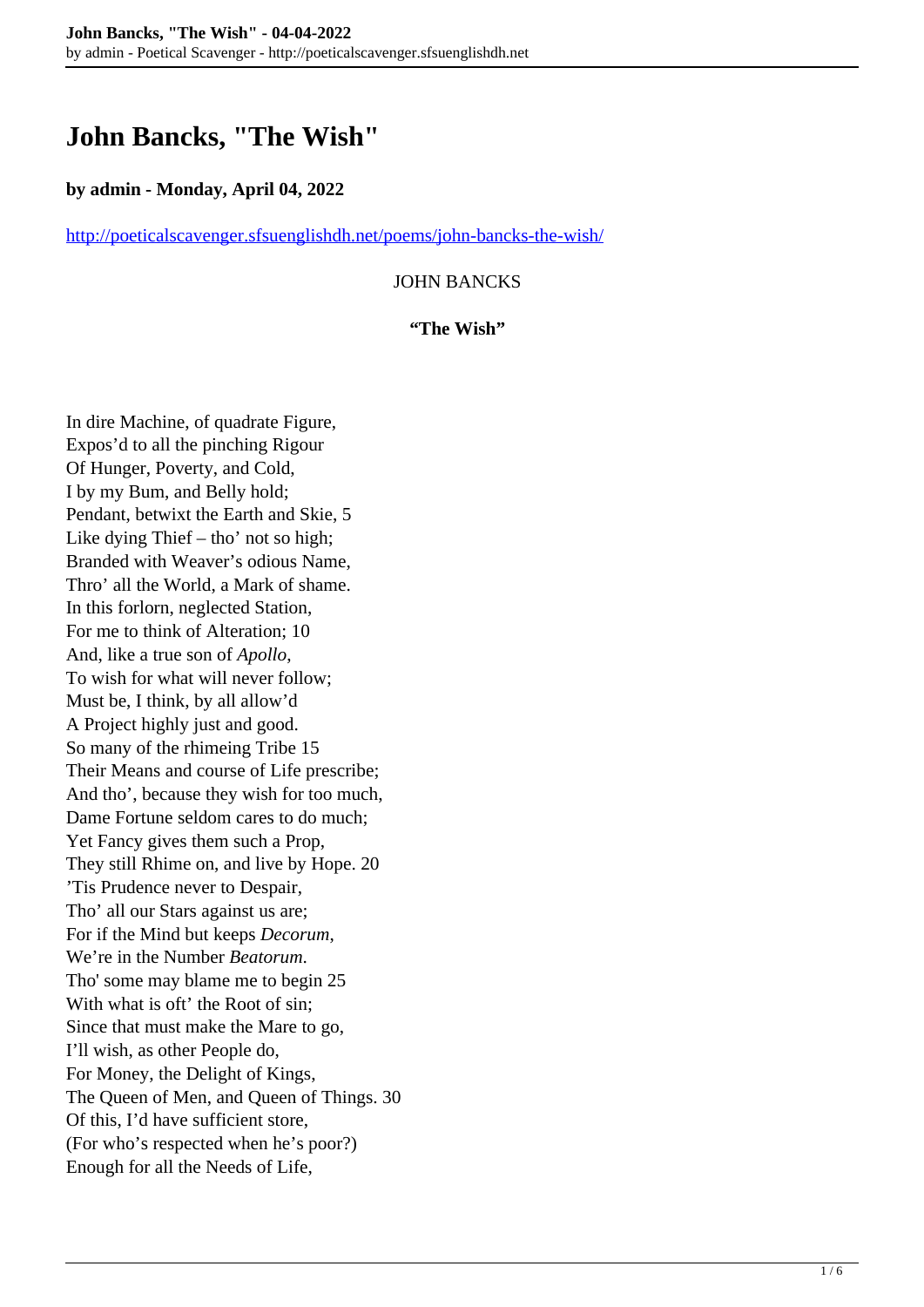Both of my self, and of a Wife. If Heav'n a little more should give, 35 Than what may serve us just to Live, A common Stock the Rest should be Between my Kindred, Friends, and me. But here I'm whisper'd by the Muse, Who, if she might be bold to chuse, 40 Could wish 'twould please impartial Fate To let it be a Free Estate. For having heard how hard 'tis found For Bards to make the Year go round: That sometimes *Pegasus* is rash, 45 And flies away from heaps of Cash: That oft' Poetic Influence Deprives the Mind of common Sense; And makes, amidst a croud of Fancies, The Poet Act Extravagancies: 50 She fearing this might be my Lot, If Master of my All I got, Believes it will be more secure To have my yearly Income sure: That if by chance, my Stock I spend, 55 Next Quarter the Defect may mend. The next Thing in my Inventory, Shall be a Wife – A Husband's Glory – The greatest Curse, or greatest Blessing, We're capable of e'er Possessing. 60 Tho' some, perhaps, may Reasons bring To prove a Wife a needless Thing; I can't be brought to their Opinion, Nor care I for their Proofs an Onion. Since Woman was for Man design'd, 65 I think 'tis fit they should be joyn'd: And therefore hoping to be Blest, I'll wish for her among the rest. Besides, I am not quite so stupid, As not to fear the Force of *Cupid*: 70 *Cupid*, that Fowling, Shooting Boy, Who hampers all in his Decoy; And makes us Love, with Dart and Bow, Whether we willing are, or no. 'Tis like, if he were not so busy, 75 Most Men unmarry'd might be easy: Old Maids might then be very plenty; And scarce a marry'd Wife in Twenty: *Strephon* would not for *Delia* Mourn;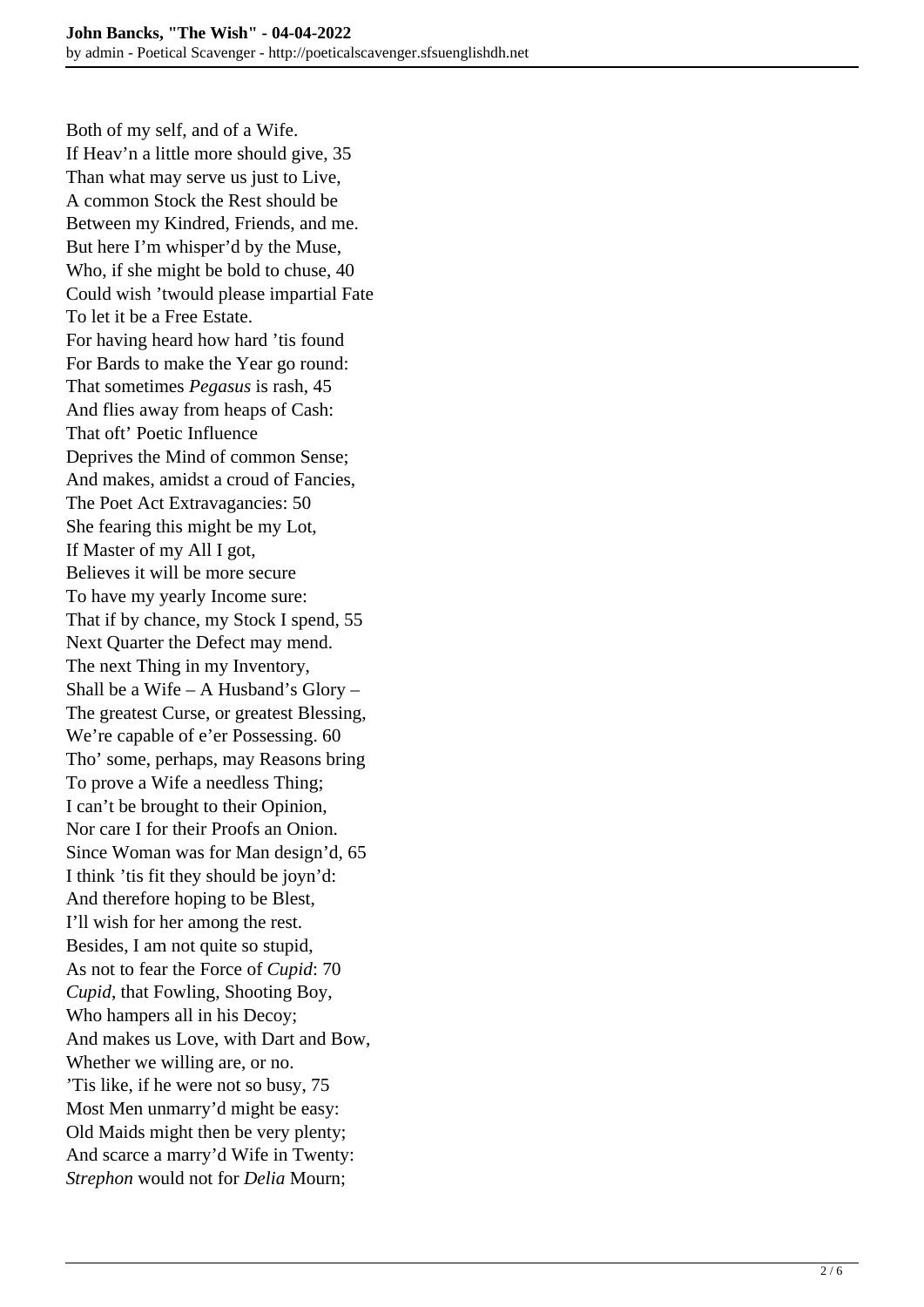Nor *Daphnis* Sigh for Love's return; 80 But whilst he makes such Work about 'em, There's few can be Content without 'em; For when he throughly does his Duty, Wry Necks and crooked Backs make Beauty. Since then he Rules so absolute, 85 'Tis vain for Mortals to Dispute: For Man to love a Woman is As natural, as *Welshman* Cheese: And if I love, I'll have a Wife, Because I chuse an honest Life. 90 Well 'tis agreed – But now let's see What sort of Woman she must be; I'd have her Modest, Brisk and Young, And Woman all – except her Tongue: As Pious as the very best; 95 Yet not a Bigot to her Priest: Good-natur'd, Gentle, full of Duty, And Mistress of a little Beauty: So Witty, Secret, and Discreet, That Wife and Friend, in one might meet. 100 Her Portion – be it great or small, Or, if Fate please, be't none at all. My Former Wish shall this prevent, If I've enough, I'll be Content: Tho' few are easy in their Station, 105 For once I'd step besides the Fashion. When *Hymen* has the Business done, And she and I are joyn'd in one; For fear my dearest Bride should mutter, Because I've got no where to put her; 110 As well as to divert my Mind, If e'er my Charmer prove unkind; I'd have a pleasant Country Seat, By Nature made, for Love's retreat: A purling Stream should murmur by, 115 And Woods, and Meadows should be nigh: The Woods, at Noon, for Shade I'd use; At Night, the Meads should please the Muse. My Garden fill'd with Trees and Flow'rs Should yield an hundred shady Bowers: 120 And all the tuneful, feather'd Quire Should dwell therein, to wake my Lyre. Here, if the Fumes of too much Study Should make the Spring of Fancy muddy; My Spirits I'd exhilerate, 125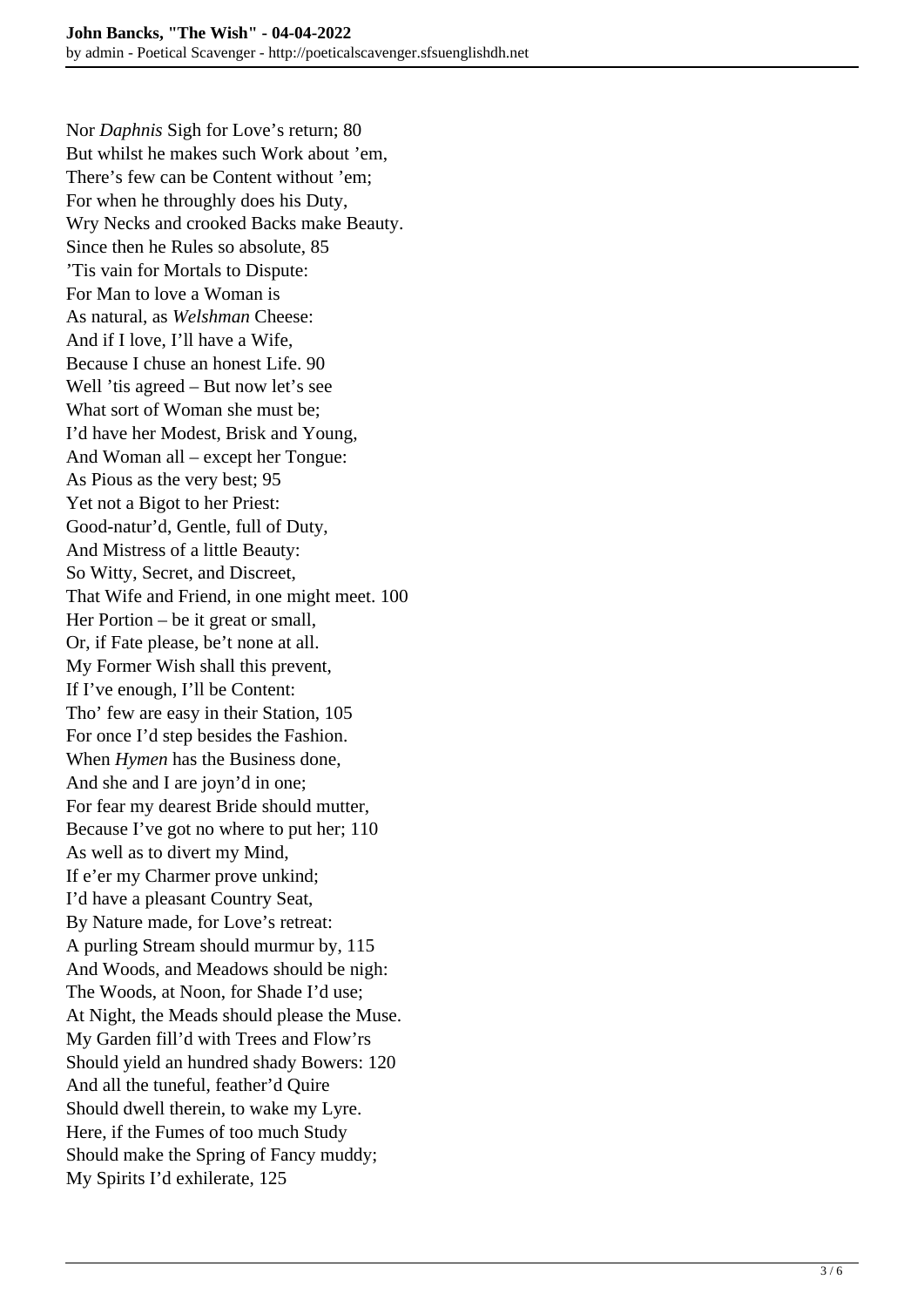In Consort with my lovely Mate: Our Conversation, soft and kind, Should turn on what came first in Mind: Yet so we'd always wind the String up, That Love alone, the Rear should bring up. 130 My House should be of comely Size, I think the Ground should round it rise: It's little Front should meet the Morn, And that, a Dial should adorn: A Court, before you could arrive at 135 The Door, should make it Safe, and Private: In fine, I'd have to make't compleat, Nothing superfluous, all Things neat: 'Twould be a kind of petty Throne, If 'twere a Manour, and my own. 140 Were I to chuse my Furniture, I'd have what's Needful, and no more: But whilst I wanted not for Treasure, My Spouse in this should use her Pleasure: For if we cross a Woman's Fancy, 145 We know what spiteful Things she can say. Of the best Books I'd have a few, Whose Wit and Sense, would still be New: Both Ancient, of establish'd Fame: And Modern of a rising Name. 150 These I'd on all Occasions use, T'inform, or please me, or amuse: From these I'd choicest Maxims draw, And make them, of my Life, the Law. For Servants – if I must have any, 155 They should be Sober, and not many: A Couple would sufficient be, My Wife a Maid, a Man for me. A Friend's a Thing so seldom known, 'Tis very hard to meet with one; 160 Yet I might chuse, I would have two, Of my own Sex, Good, Wise, and True: Who could direct an infant Muse; Knew when to blame, and when t'excuse: With these I'd ev'ry Day converse, 165 To them each rising Thought rehearse; Their Judgment should the Sentence give To which should Die, and which should Live. In Fortunes Mazes, if perplext, Or with Domestic Troubles vext; 170 To them I'd straight repair for Rest,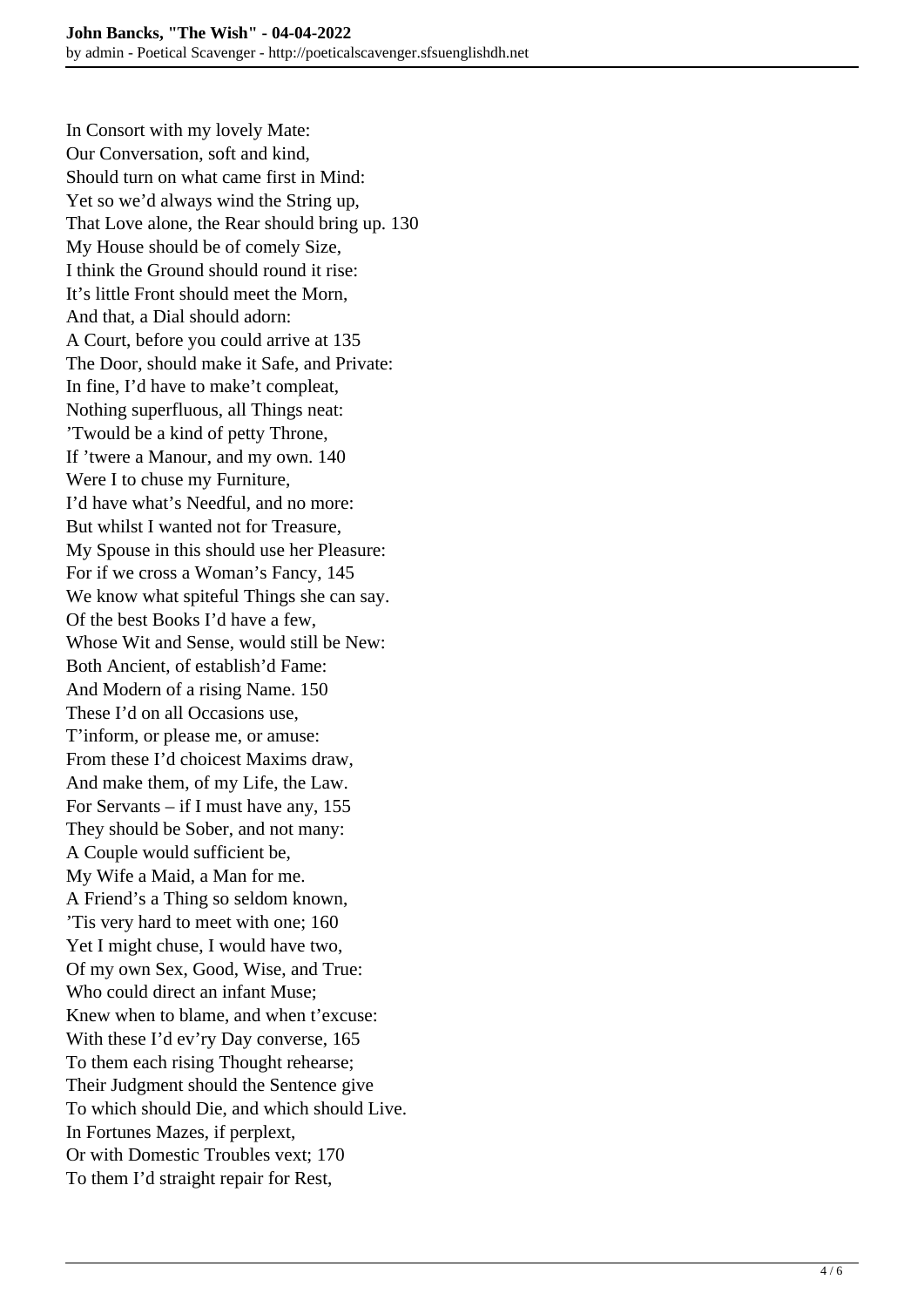And leave my Sorrows in their Breast. To welcome these, I'd spread my Board With what the Country would afford: A Chearful, but a mod'rate Glass 175 Should, as a sign of Friendship, pass Thus far my pensive Mind had gone, And, thinking ev'ry Thing my own, To Rapture I was almost brought, 'Till stopping to correct a Thought, 180 I found 'twas all a Dream, a Fable, A false Chimaera, nothing stable; Still in the *Loom* I must remain, All higher Thoughts, I doubt, are vain.

## **NOTES:**

**1** q*uadrate* "Something which is square or rectangular in shape," in this case a weaver's hand loom (*OED*).

**5** *Pendant* Suspended, "in a hanging position" (*OED*).

**11** *Apollo*Greek god associated with poetry *(Britannica).*

**24** *Beatorum* Latin: prosperous, of the blessed.

**27** *that must make the Mare to go* "Money makes the mare to go" is a proverbial phrase that means "without money little can be achieved" (*ODP*).

**42** *Free Estate* Freehold*,* the "permanent and absolute tenure of land or property with freedom to dispose of it at will" (*OED*)*.*

**45** *Pegasus* In Greek Mythology, the winged horse that is "often represented as the favourite steed of the Muses, bearing poets on their flights of poetic inspiration" (*OED*).

**49** *croud* Archaic spelling of "crowd."

**70** *Cupid* "In Roman Mythology, the god of love" (*OED*).

**101** *Portion* Marriage portion, "dowry" (*OED*).

**107** *Hymen* "In Greek and Roman mythology: The god of marriage, represented as a young man carrying a torch and veil" (*OED*).

**113** *Country Seat* "A (large) country house and estate inhabited by a family belonging to the nobility, landed gentry, or other wealthy class, usually as its principal rural residence" (*OED*)*.*